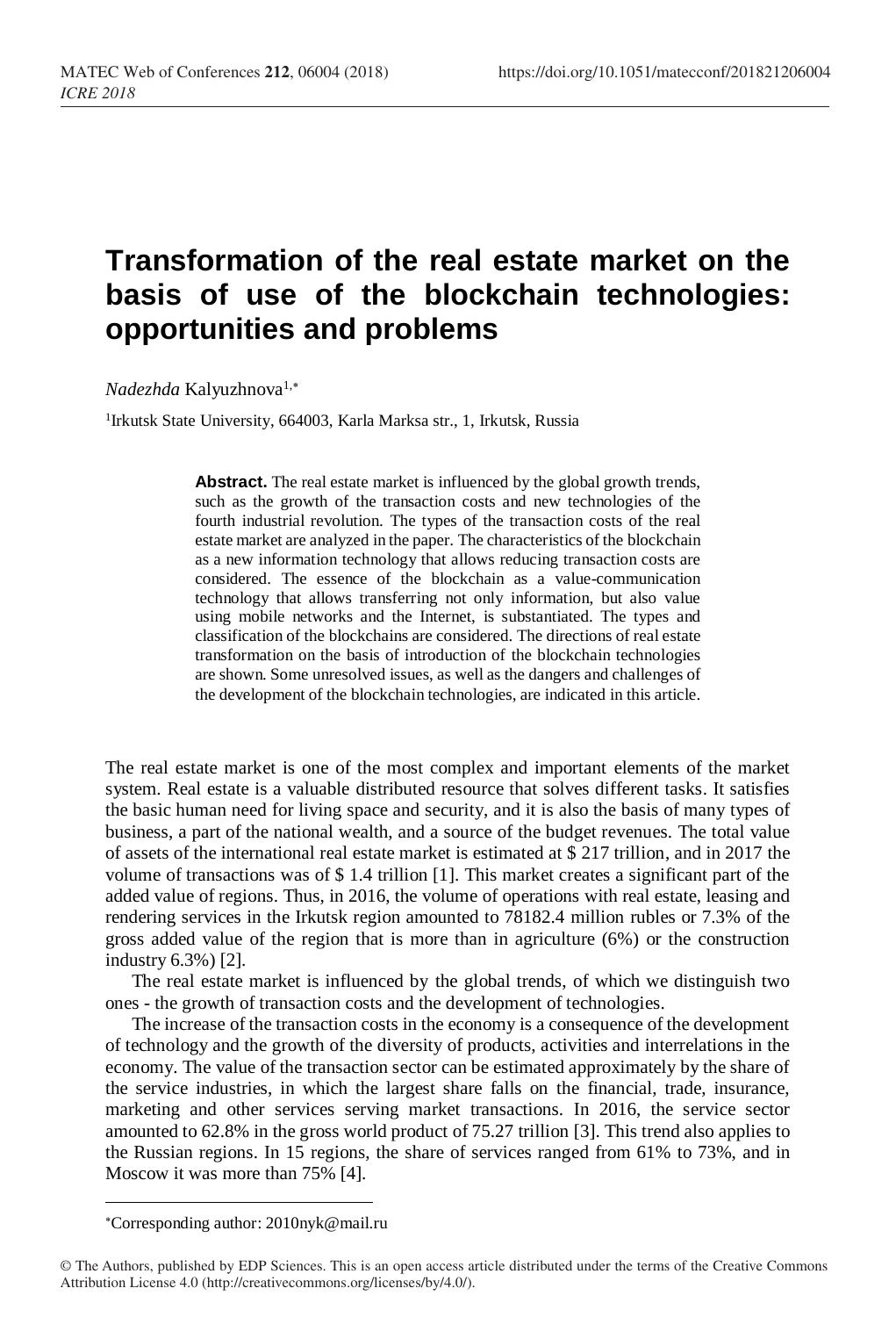The real estate market has a complex structure of participants, to which belong sellers and buyers of real estate, intermediaries, developers, builders, tenants; landlords; real estate owners, state bodies registering real estate transactions; organizations involved in the registration and financing real estate transactions: notaries, bureaus of technical inventory, registration chambers, consultants and appraisers, investors, lending institutions, borrowers, and credit brokers. The transaction for the purchase and sale of the property takes at least 15 days, and, as a rule, even more. A complex system of interrelations between the participants forms a high share of the transaction costs in the price of real estate.

The transaction costs of the real estate market are also caused by the information asymmetry referring to the real estate objects. There are a large number of frauds associated with the ability to manipulate with ownership of the objects. All this causes a high level of transaction costs for establishing trust between counterparties in this market.

The purpose of this research is to study the possibilities of reducing the transaction costs of the real estate market using distributed registry technology.

For the study, the provisions of the institutional economic theory of the transaction costs applied to the real estate market have been used. The possibilities of using distributed registry technology, also called blockchain, to reduce transaction costs on the real estate market are dealt with. The problems of the implementation of the blockchain technology are considered in the article.

The classical definition of the transaction costs belongs to T. Eggertsson, who defined them as "the costs that arise when individuals exchange the ownership rights to economic assets and secure their exclusive rights" [5]. D. North described the transaction costs as "the costs of assessing the useful properties of an object and the costs of enforcing rights and compelling to comply with them". [6] Any costs associated with the coordination and interaction of economic entities can be classified as transaction costs.

The transaction costs on the real estate market in terms of the five-factor division of the transaction costs include the following:

1. Information retrieval costs - the time and money that buyers and sellers spend searching for information on objects, comparing prices, advertising, visits, and views. Real estate companies take on some of these services, so the transaction costs turn into the incomes of real estate firms that cover not only transaction costs, but the profits of these companies. The commission of realtors makes from 1% to 6% of transactions. Non-transparent information, inaccurate reviews, and overstated commission of intermediaries are the problems.

The rental market uses centralized services that simplify the search, but also take high commission fees. For example, the short-term lease platform Airbnb charges a commission of up to 12% from the guests and up to 3% from the homeowners, mainly because of the need to pay for the work of more than 3,500 employees. Similarly, Booking and Expedia charge commissions ranging from 15% to 30% from the affiliated hotels to the amount of booking for each transaction [6].

2. The costs of negotiations and conclusion of transactions. This is the cost of negotiations, time and costs for travels, calls, hospitality, paper, and the organization of bidding in the case of sale at auction, obtaining information, and drafting a contract. The average term for the sale of an apartment in Hungary is 2 months, in Germany - 3 months, in Moscow - 4 months [7].

3. Measurement costs. The real estate market is one of the most nontransparent and information asymmetric markets, which can be attributed to the G. Akerlof's market of "lemons". The quality of real estate includes the quality of materials, the strength and safety of the facility and utilities, the location, convenience, design, and aesthetics of the facility. All these features are difficult to unequivocally assess before buying or renting an object. Because of this, buyers often use surrogate ratings, such as reviews, reputation of the developer, which is provided, inter alia, by advertising, increasing the transactional costs.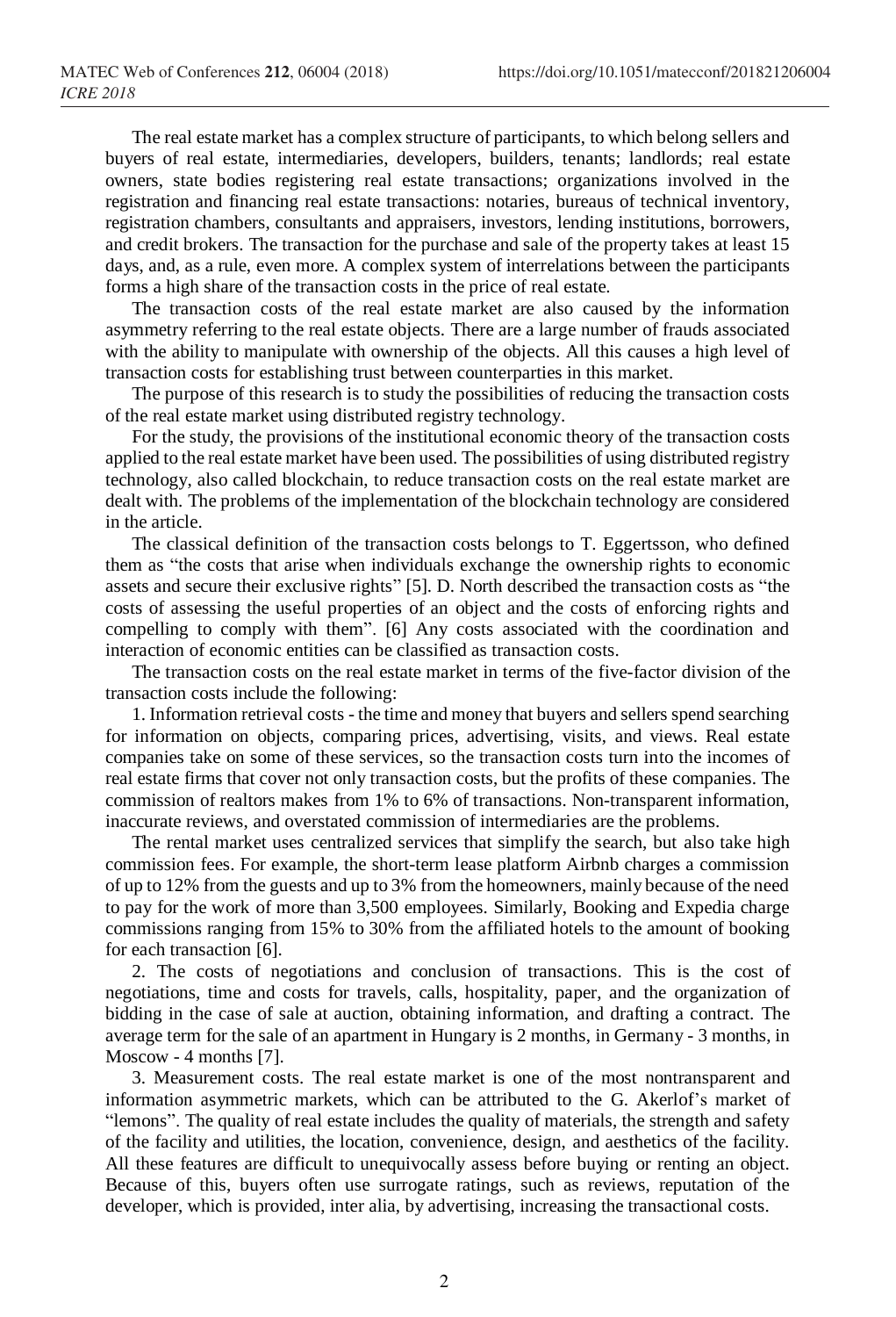4. The costs of specification and protection of the property rights. This includes time inputs (usually it is an expensive resource for real estate buyers) and funds for legal due diligence and registration of the real estate purchase transaction. This is the cost of a notary and a registration of the property rights with the Federal registration service. When using mortgage or other credit resources, this includes time and costs for interaction with banks for the preparation of collateral and a loan agreement, for the preparation of valuation documents and the services of appraisers, documents for the bureau of the technical inventory, and insurance. In Russia, the time of the Russian register service's interaction with the bank is at least 15 days.

The real estate market is one of the most criminal ones; there is a large field of deliberate abuse of bargainers. It is noted that 6-8% of all real estate transactions have signs of different frauds, which are more than 40 [8]. For many real estate objects, the property rights are not clarified, there are problems of double sale of land and housing. Accordingly, significant costs go for judicial protection of the rights of real estate market participants in case of their violation, the restoration of rights, as well as the maintenance of judicial and state bodies that ensure law and order on this market.

5. The costs of the opportunistic behavior. These costs are related to the evasion of obligations under the contracts, such as the contracts for the shared construction, repair, registration of rights, and the costs of restoring the rights of defrauded buyers.

Thus, the real estate market, being part of the transactional sector of the economy, contains a huge sector of the transaction costs within itself, the reduction of which is the task for optimizing this market.

Blockchain, the technology of the distributed registry, is one of the breakthrough technologies for the transition to the fourth industrial revolution. If the first two industrial revolutions radically changed the sphere of production, the third one prepared the basis for changing the ways of communication between people. Personal computers and the Internet of the third industrial revolution made it possible to instantly transfer information to different ends of the world where the Internet is available, to conduct negotiations remotely via Skype, Viber and other software that reduced the costs of searching for information and negotiations.

K. Schwab connects the fourth industrial revolution with a complex of technologies, including information and communication, which add mobility to computers and the Internet [10]. Among them, a breakthrough innovative technology is the invention of a way of transferring not only information, but also the value, which in the technology of the blockchain is transferred in the form of digital currency. K. Sinner calls it WalueWeb - the value Internet [11].

Let us determine the main characteristics of the blockchain technology, important from the point of view of the possibility of reducing costs for the market transactions.

Blockchain is a distributed, decentralized registry transactions of p2p, supported by a network of electronic devices that ensure its relevance and inclusion of new transactions in the network by validating, i.e. the confirmation of transactions. Each transaction has a timestamp and its own unique code. The transaction chain exists simultaneously on millions of computers, which makes it practically impossible to change the content of a transaction once committed. The change in the content of the transaction leads to the formation of a new transaction and a new hash inherent to it. Digital currency is the mechanisms that ensure transactions by forming cryptographic labels of transactions (hashes) that the network participants receive as a reward for maintaining the network and validation of transactions.

The revolutionary change is in the fact that for the confirmation of transactions and the transfer of information, there is no need for the third party to be trusted by the participants of the transaction. Trust in the system of the blockchain transactions is provided by the mechanism of cryptographic confirmation of transactions by forming a 32-bit unique code for each transaction. It is formed from the previous hash and the code of the newly made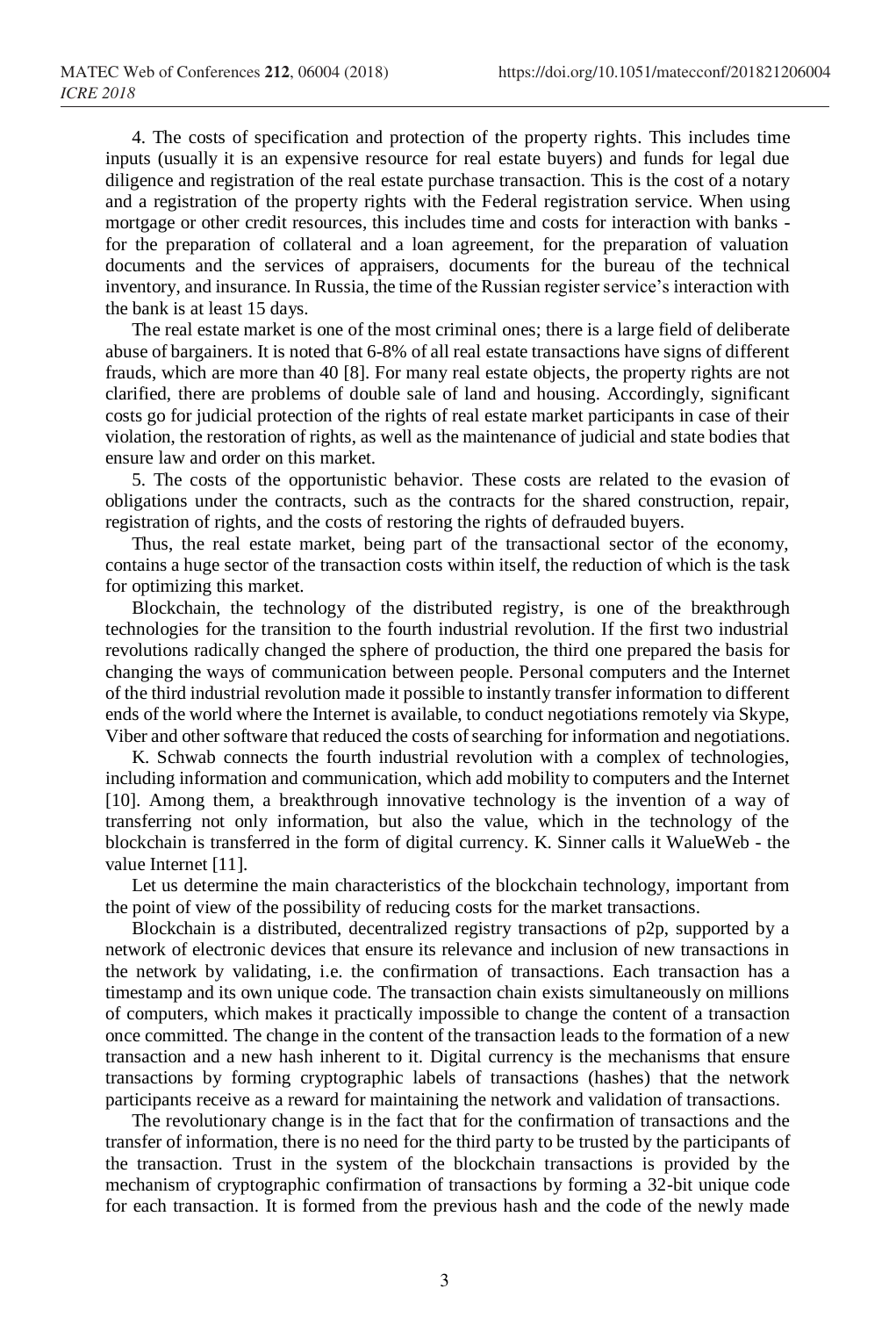transaction by the automatic mathematical conversion into a new hash code. Thus, the issues of possible double spending of money and confirmation of the truthfulness of the transaction, which different intermediaries of the transactions that were intended to solve, are solved.

Blockchain provides confidence in the transactions not because there is a party certifying the integrity of the participant, or the content of the transaction, but because the very method of confirming a transaction does not require the confidence of either participants, or the content of the transaction. The confirmation is executed with the help of calculations and cryptographic encryption, which is supported by the machine money created in this process – the digital (crypto) currency, the first of which is bitcoin. The completed transaction remains forever fixed in the blockchain. Crypto currencies, which are the side effects of this process, are self-propelled because of their intrinsic properties, and acquire an independent value.

Any chain of transactions, fixed in some kind of registry, can be called the blockchain, but the revolutionary transforming essence of the blockchain is connected with the invention of the opportunity to form and transmit digital currencies - virtual machine money - through the computer devices and the Internet. With the emergence of the first bitcoin, it became possible to send through mobile devices not only information, but also value, and such Internet becomes not only information, but also value-communication technology. This should be especially noted, since in general the attitude to the blockchain is positive, but the attitude to bitcoin and other digital currencies is either vague or even negative, that originates in the institutional uncertainty in the status of digital currencies in the sphere of regulation in the world and in Russia. However, it does not negate the fundamental value of the crypto currency as the basis of the blockchain value-communication technology.

The features of the blockchain technology that ensure the security and protection of information are the following: the authentication of the individual, the integrity of transactions, the impossibility to reject transactions, the confidentiality of transactions, the independence from the state of individual hubs, and the inability to change information without the approval of the network participants [12].

Blockchain is a technology capable in the long term to solve the most important economic issue that is the problem of trust of the transaction participants, on the new, technological basis.

The problem of trust is a fundamental economic problem posed by F. Fukuyama. Fukuyama gives extremely important role to this issue, arguing that "national wealth, as well as competitiveness, is conditioned by such a single all-encompassing characteristic as the level of trust inherent in society" [13]. Different researches show that trust affects economic growth [14] and the competitiveness of countries and regions [15].

Confidence on the real estate market is provided in the following ways:

1. Confirmation of the transaction. All currently available intermediaries of financial and non-financial transactions - banks, payment system operators, state registration and control bodies, notary, etc., - confirm the transaction with their documents.

2. Verification of the completeness and correctness of the information specified in the transaction documents by lawyers, banks, and registration authorities.

3. Making the legal status to the property rights. In the legislation of many countries, there are special requirements for the registration of the property rights for real estate. To register rights, so called Torrens title system is used, in which the unconditional ownership of the beneficiary for the real estate property is guaranteed by a record in the state real estate registry. Transfer of ownership is made by making changes in the records of the register, on the basis of documents on the transaction. The responsibilities for keeping the register are delegated to the state bodies, which should ensure impartiality and its correct conduct [16].

With the increase in the chain of participants, the issue of trust, or, more accurately, of distrust, is aggravated. Buyers and sellers, not trusting each other, are compelled to address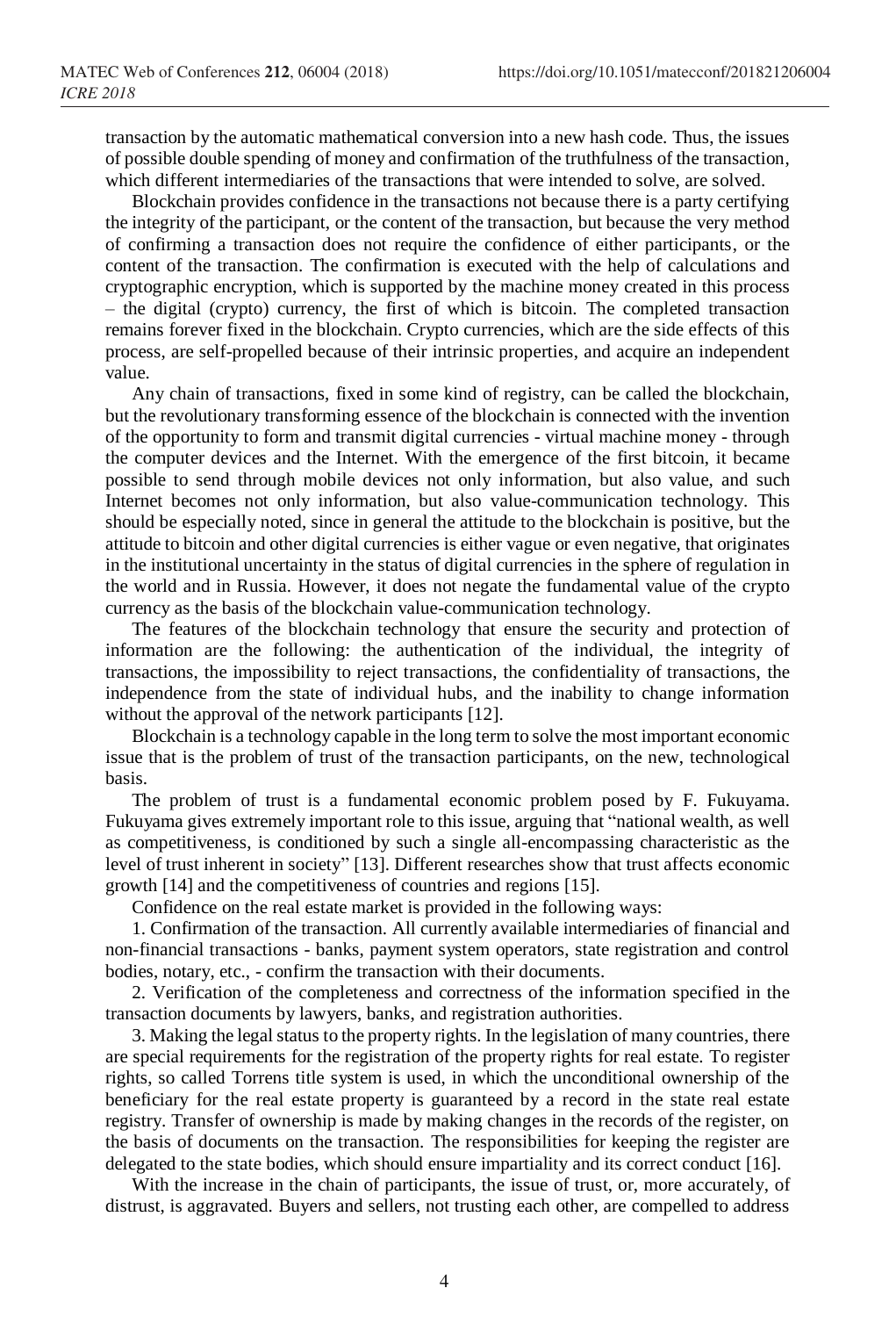intermediaries; therefore, the abuse of trust is possible. The intermediaries - realtors and banks - recheck the documents many times, and changes in the documents lead to the repeated checks and reconciliations.

Blockchain allows to reliably recording transactions in the absence of a central trust management, and make it without intermediaries. The global consequences of this innovation are a reduction in the number of intermediaries in the transactions, a decrease in the transaction costs of market activities and the emergence of the new opportunities, also in real estate. William Mougayar writes in this regards: "If the blockchain is a new way to implement trusted transactions without trusted intermediaries, soon we will finish with intermediary institutions" [17].

Let us consider these possibilities in more detail.

By the complexity and importance of the services and tasks provided, the four levels of the blockchain are distinguished, with different possibilities [18]:

1.0. Solves the problem of increasing the efficiency and reducing the transaction costs of financial payments through the use of crypto currency.

2.0. Solves the problem of fixing contracts. Promotes the decentralization of markets, provides for the storage of documents, and ensures the opportunity to create decentralized autonomous organizations, automatic markets, and decentralized financing.

3.0. Serves as the basis for the organization of activity: provides proof of the property rights, improves the efficiency of public administration, and ensures decentralization of management,

4.0. Serves as a basis for the efficiency and coordination in the society in different directions.

In accordance with the indicated levels, there will be the following directions of using the blockchain on the real estate market:

- The use of digital currency in the real estate transactions;
- The transfer of document circulation on the transactions with real estate on the blockchain;
- The decentralization of sales through tokenization;
- The transfer of the real estate registry to the blockchain.

It should be noted that digital currencies and tokens are currently not regulated by the Russian law, which, however, does not prohibit them. Nevertheless, there is a progress towards the legitimization of crypto currencies and tokens. In the draft law submitted to the State Duma on March 26, 2018, it was proposed to introduce into the Civil Code provisions regulating the legal relations of the owners of tokens and digital currencies. The concepts of the digital law and digital money are designated. Digital law is the rights to objects of civil rights, except for intangible benefits, certified by "a set of the electronic data (digital code or designation) existing in an information system that meets the statutory criteria of a decentralized information system". "Digital money can be a set of the electronic data (a digital code or a designation), non-certifying right to an object of civil rights, created in the information system that meets the statutory criteria of a decentralized information system and is used by the users of this system for making payments" [19].

Tokens are the subjects of the concept of digital law, and digital currencies – of the concept of digital money. These provisions make it possible to expand the use of crypto currencies and tokens in economic circulation, which will remove obstacles from the development of blockchain technology.

Let us consider the directions of the use of blockchain in real estate in more detail.

Acquisition of real estate for digital currency. Buying real estate for crypto currency, bypassing banks, is already happening, mainly, abroad. The first deal on the sale of real estate for bitcoins was issued in 2012 in Israel [20]. As early as in 2014, houses in Bali, Kansas, and California were sold for bitcoins.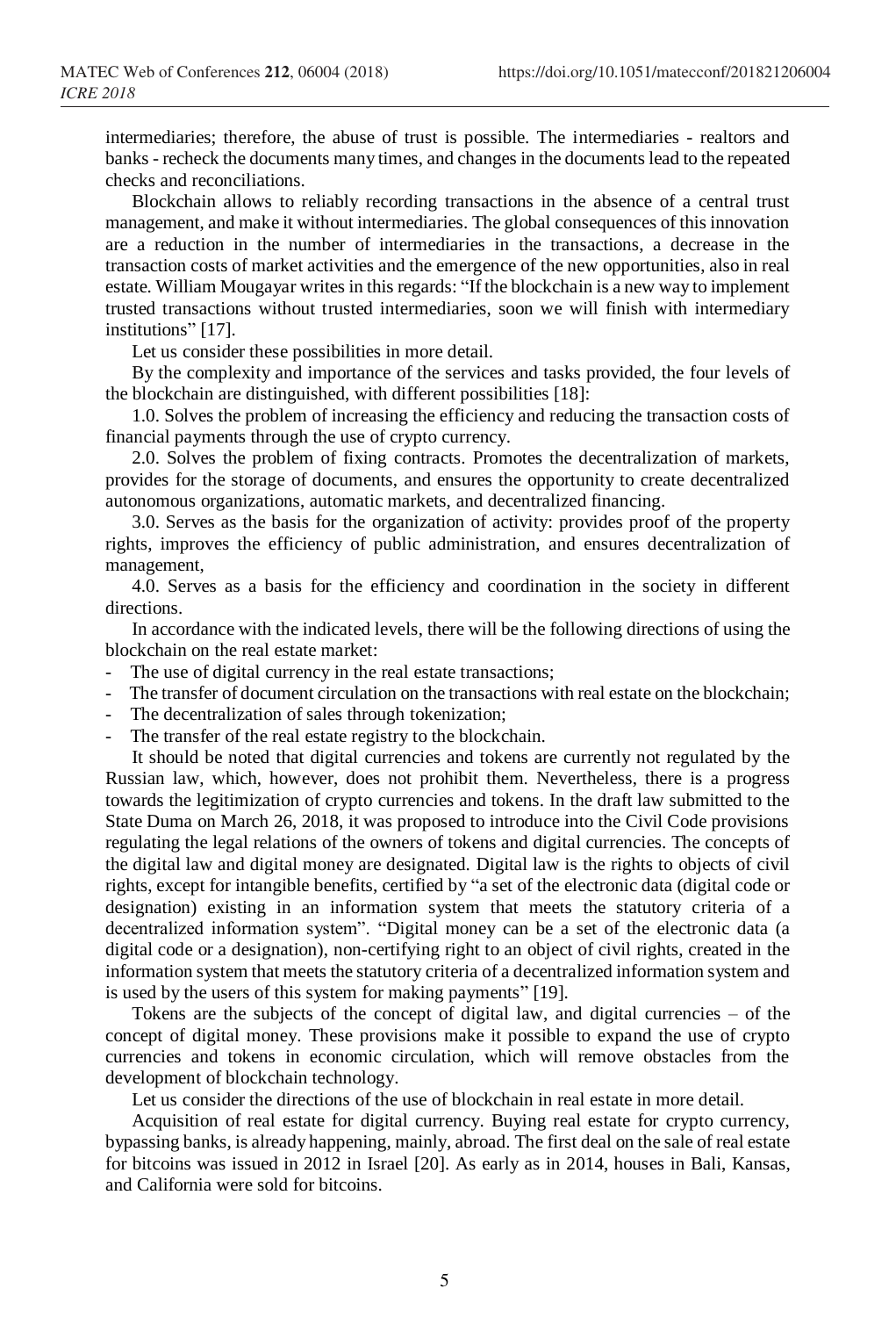In Russia, ruble is the official means of payment that, however, does not prevent the possibility of exchanging real estate for digital currency, as some kind of intangible entity. The question of nature of the transaction can be resolved as an exchange transaction, but the difficulty is that in the contract of sale it is necessary to indicate the price expressed in rubles. Exchange, carried out in this case with the crypto currency, will have an informal character, which creates significant difficulties, especially in connection with the irrevocable nature of the digital money payment. This issue can be solved with the help of a smart contract, that is, a program that ensures the crediting of funds under the transaction after the fulfillment of all conditions.

Also, a smart contract can help with the acquisition of an object under construction. The buyer can deposit money to the escrow account in the blockchain. After the new building is commissioned and the buyer gets the property right, the money for the developer will be automatically unlocked with the help of the smart contract [21]. This money the developer would not be able to use for construction or other purposes, but will have a guaranteed sale of the constructed real estate.

Exchange of real estate for digital currencies, in our opinion, will allow:

increasing effective demand on the real estate market;

involving the crypto assets obtained as a result of mining in the circulation, which will help to reduce the volatility of the crypto currencies, and also expand the scope of their use; reducing the cost of rental safes and other costs associated with the transactions.

In the near future, it is expected that the blockchain will be used not only to pay for transactions in crypto currency, but also for transferring conventional (fiat) money via crypto currency to other regions when buying real estate with a significantly lower commission in comparison with available payment services.

To spread the practice of acquiring real estate using digital currencies, it is necessary to introduce crypto currency into the legislative field.

2. Transfer of the document circulation and conclusion of transactions on the blockchain.

Transactions between the seller and the buyer are supposed to be concluded with the help of the blockchain platforms that will increase transparency, reliability and ensure the acceleration of the document circulation when buying real estate.

The ATLANT platform is one of such projects that create a system through which it is possible to conduct p2p real estate transactions, bypassing intermediaries. As the authors of the ATLANT project write in the White Paper, using the platform, two basic functions will be realized that allow solving current problems on today's global real estate markets: the tokenization of property rights and p2p rental [8]. In Russia, this platform is used by the Russian company "33 Elephants", which deals with the registration of real estate transactions in the United States.

3. Transfer of the real estate register to the blockchain.

It solves the problem of ensuring the safety of the real estate registers. The case of the complete loss of the property register in Ghana during an earthquake is widely known. A similar case occurred in the Moscow region town of Dolgoprudnyi, where the book of the cadastral registration for 400 plots of land that had been transferred to private ownership in the 1990s disappeared. Accordingly, the property rights of all people who now own these plots of land and houses, including those who have bought them recently, have been questioned. Fixing property rights to real estate in the distributed registry can solve similar problems.

Since 2016, the projects on transfer of the registers to the blockchain system have been carried out in a number of countries.

In Georgia, in 2017, the company BitFury, a software provider, the National Agency the Public Registry of Georgia, the economist Hernando De Soto and Blockchain Trust Accelerator launched a pilot project on the cadastral registration of real estate on the basis of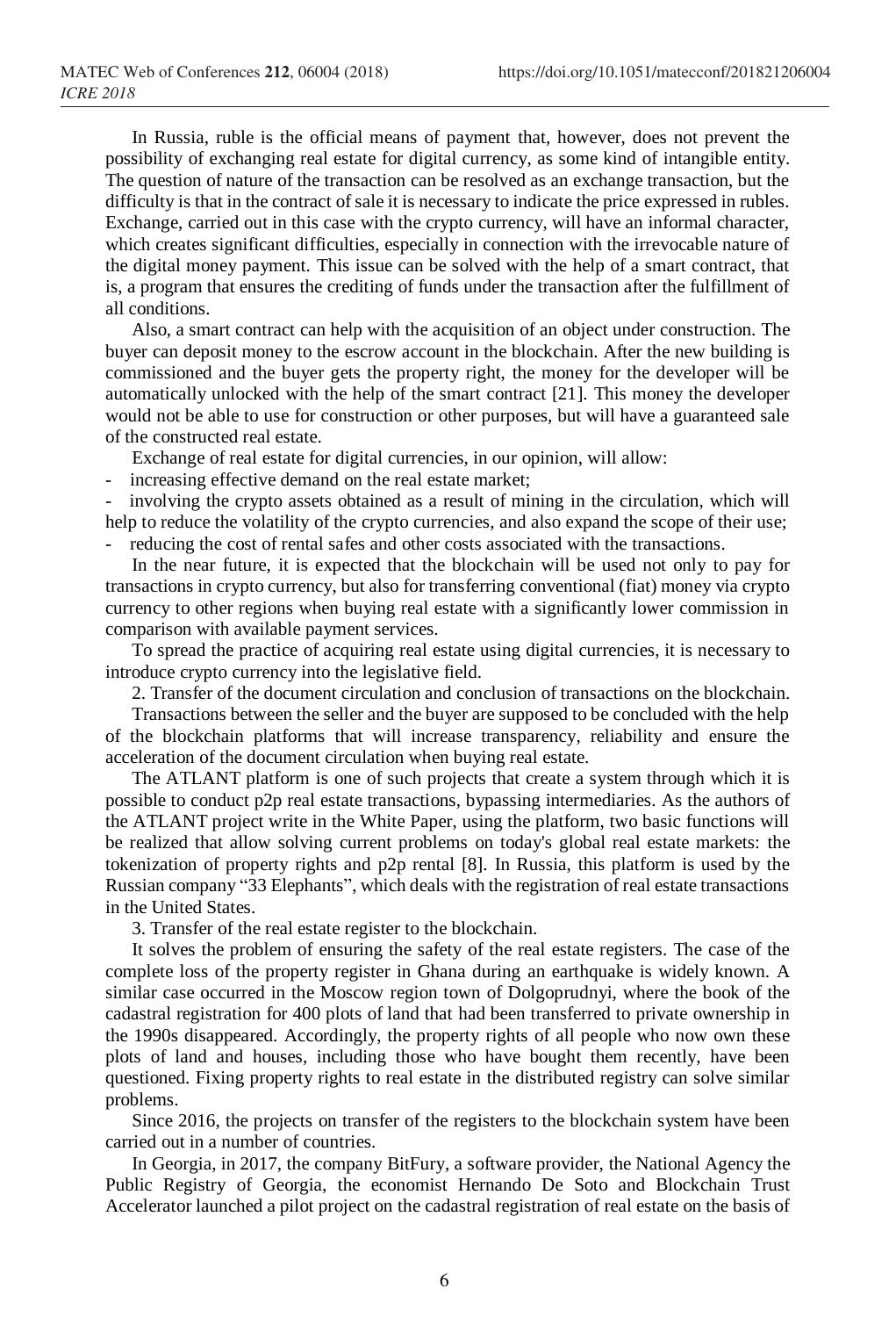blockchain. In the blockchain, there are almost 200 thousand records of rights of the land plots, transactions are carried out by the blockchain customers and records are available for review to the auditors [22].

In June 2017, Bitfury and the State Agency for the Electronic Government of Ukraine signed a memorandum on the transfer of the state land cadaster of Ukraine to the blockchain, after that a resolution was passed on the transfer of the State Land Cadaster of Ukraine to the blockchain. Both projects will be developed on the Exonum platform [23].

In Ghana, in 2016, the Bitland project, with the official permission of the government, launched the compilation of the land cadaster based on the Bitshares blockchain on the Graphene platform. CADASTRAL tokens have been issued, with the help of which it will be possible to register land rights, resolve disputed land tenure issues, sell and buy land. In Honduras,in 2016, a joint project of the Government was launched with the company Factom on the use of blockchain to register land rights [24].

In 2016, the project of transferring cadastral operations to the blockchain started in Sweden that involves the state Swedish National Land Administration Service, the local blockchain start-up Chromaway, the consulting firm Kairos Future and the telecommunication provider Tellia [25]. The technology of smart contracts is used. Data entry and viewing are available to a limited number of participants.

In Russia, the Russian Registry (Rosreestr) and Vnesheconombank are conducting a competition on the blockchain decisions in the field of registration of real estate. In September 2017, Sberbank announced a pilot blockchain project on the real estate transactions in the city of Velikii Novgorod.

The "blockchainization" of register will reduce the transaction costs by decreasing the number of intermediaries, and reducing the costs of maintaining the state register and cadastral chambers. The creation of "the blockchain passport" of each property becomes possible that will indicate its technical characteristics. This will simplify and accelerate the valuation of real estate.

Problems with transferring the registry to the blockchain. The application of a fully decentralized property register under the title system of the property rights is impossible. Registration of real estate ownership is carried out with the help of the state, until a new solution is found. Therefore, centralization will remain that to some extent contradicts the essence of the distributed registry. Also, in the mentioned above projects (Ukraine, Sweden, and Georgia) proprietary, that is, private registries will be used, that, in our view, has a certain danger. In addition, the concentration of many issues of "blockchainization" of the registry within just one company (in Georgia) is not a merit of the project. The information on the cost of making blockchain in order to assess the economic efficiency of projects is unknown.

The next problem that can arise over time is the compatibility of the existing computer hardware and software with those ways of storing information that will come to replace the existing ones in 10 or more years. It can be solved by transferring information to the new information stores.

4. Tokenization of real estate.

Tokenization of real estate represents the release of tokens, indicating the right to a part of the property. Such projects are called ICO - Initial Coin Offering, they provide for the release of tokens, which give the right to the rights provided under ICO.

Tokenization of real estate is one of the most interesting, but also complex, directions. Tokenization allows involving a large number of people in the purchase of real estate. This can be a method of joint investment in the construction of real estate with granting rights to the subsequent acquisition of a part of the property to the ownership, or the right to its longterm lease in accordance with the rules specified in the contract.

The use of tokens makes it possible to convert the economic value of real estate objects into a more liquid form. In fact, in this case tokens will serve as a mortgage, which will be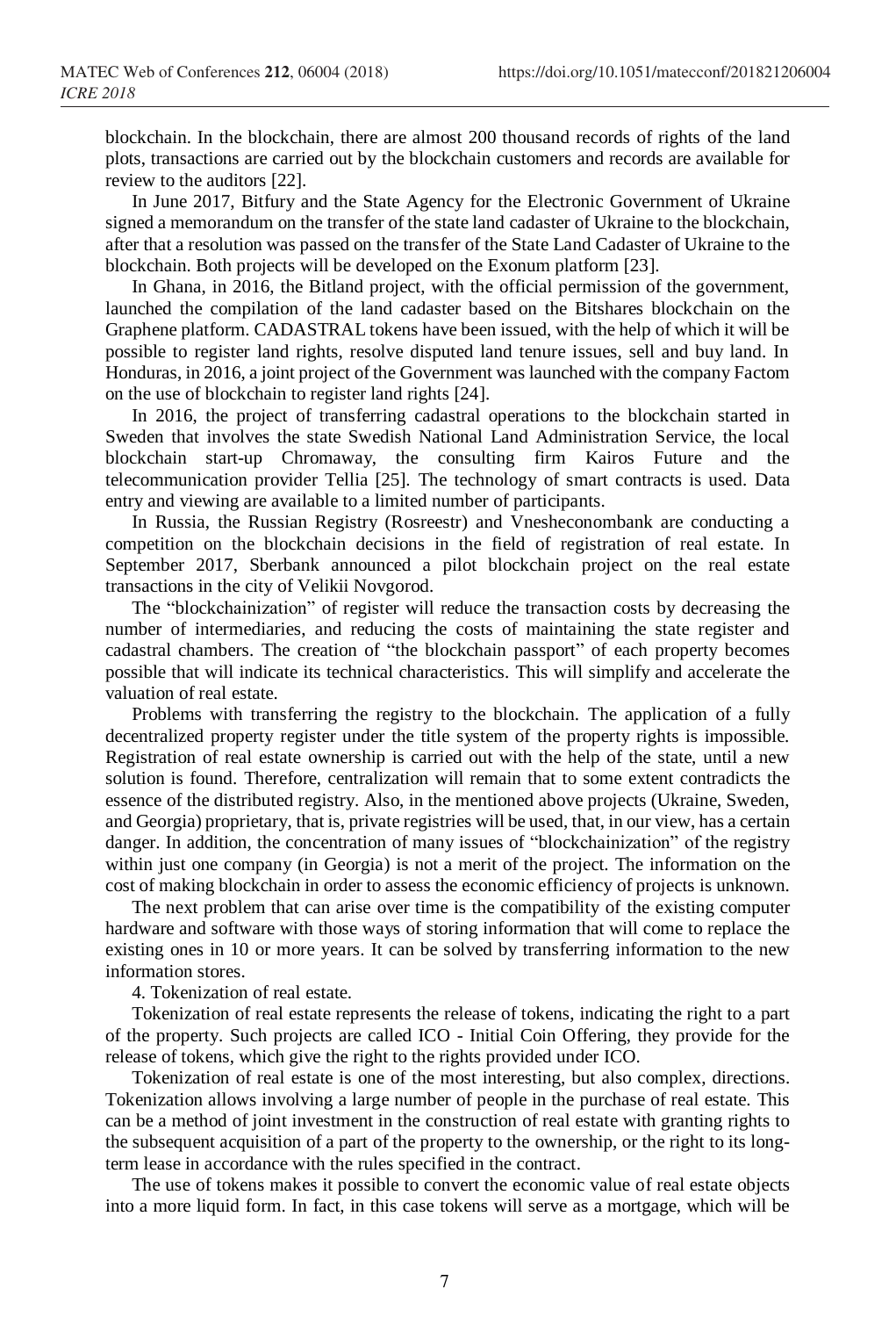used in the economic turnover. This will increase the effectiveness of ownership of real estate by involving the unused resources in the economic turnover. It is possible to provide a loan secured by a token for real estate.

Tokenization of real estate can significantly stabilize crypto-economy, reduce the volatility of the digital currency market by ensuring tokens with real estate, and will increase the capitalization of crypto-economy. The need to strengthen crypto-market is, in our opinion, an important part of ensuring the stability of the work of the blockchain technologies, because decentralized networks of blockchains are supported by digital currencies. Excessively high volatility of crypto currencies reduces the interest of the networks' participants (they are called miners) to take part in this system.

In working with tokens, it is important to consider different types of tokenization. Tokens issued for obtaining the right to purchase a property in the future or the rights to lease are called "Utility" (a useful token that gives the right to receive a product of a company). In fact, the Utility tokens provide the right to receive rights to the goods (real estate object) or service (rent). There are problems connected with the issue of the transfer of ownership of the property to the owner of the token. Obtaining real rights to real estate in the countries using the title system Torrens, requires passing the registration procedure for making changes to the register. The absence of such registration means that there is no real provision of tokens with real estate. At this stage, the issue has not been resolved. Therefore, it is not always realistic to provide a token with real estate, as it is stated in the ICO. Here there is an analogy with shared construction, when the right to a right is offered, which, in fact, cannot yet be guaranteed.

As an alternative to solving the problem, an example of the Bloquid project, which is led by V. Kislyi, can be used. In this project, the release of the token is made after concluding two contracts with the real estate owner: a token loan contract, and a real estate pledge contract to secure obligations under the loan agreement. After the state registration of the encumbrance of real estate, the smart contract releases tokens. These tokens are transferred to the owner of real estate under a loan agreement. To remove the burden, the borrower must return the tokens, and this gives a link between the value of the collateral and the nominal value of the issued tokens. The provision of tokens is guaranteed by the real estate registry [23].

Another option of tokenization is the issue of tokens for obtaining a share in the income of the company owning real estate from letting out the property, which does not require registration of the right to a share of real estate in the state register. Such a token is called "Security", it is an investment token. In the US law, it is equated with securities and is subject to their regulation. In Russia, the status of tokens in general, as well as their options, is not legally defined.

It should be noted that tokenization and ICO, due to the novelty and institutional unsettledness, still contains a lot of scams, that is, empty projects, which cannot or will not be implemented, that undermines confidence to the tokenization as a whole. But this is the payment for carrying out economic experiments, and testing new tools for working with the blockchain economy.

5. Other ways of using the blockchain technology and crypto currencies in real estate.

In the joint operation of real estate, mutual decisions are made by the means of voting, those are for major repairs, intercoms, and communications. In general, p2p voting is the level of blockchain 3.0 [167]. Voting on the blockchain can be a convenient form for recording votes of all property owners, and not only those who participate in the meetings.

Maintenance of the blockchain is carried out by computer devices that perform calculations and cryptographic encryption of transactions (proof of work - PoW). This is accompanied, on the one hand, by the production of crypto currency by the miners, and on the other hand by the release of heat, which can be used to heat houses or other premises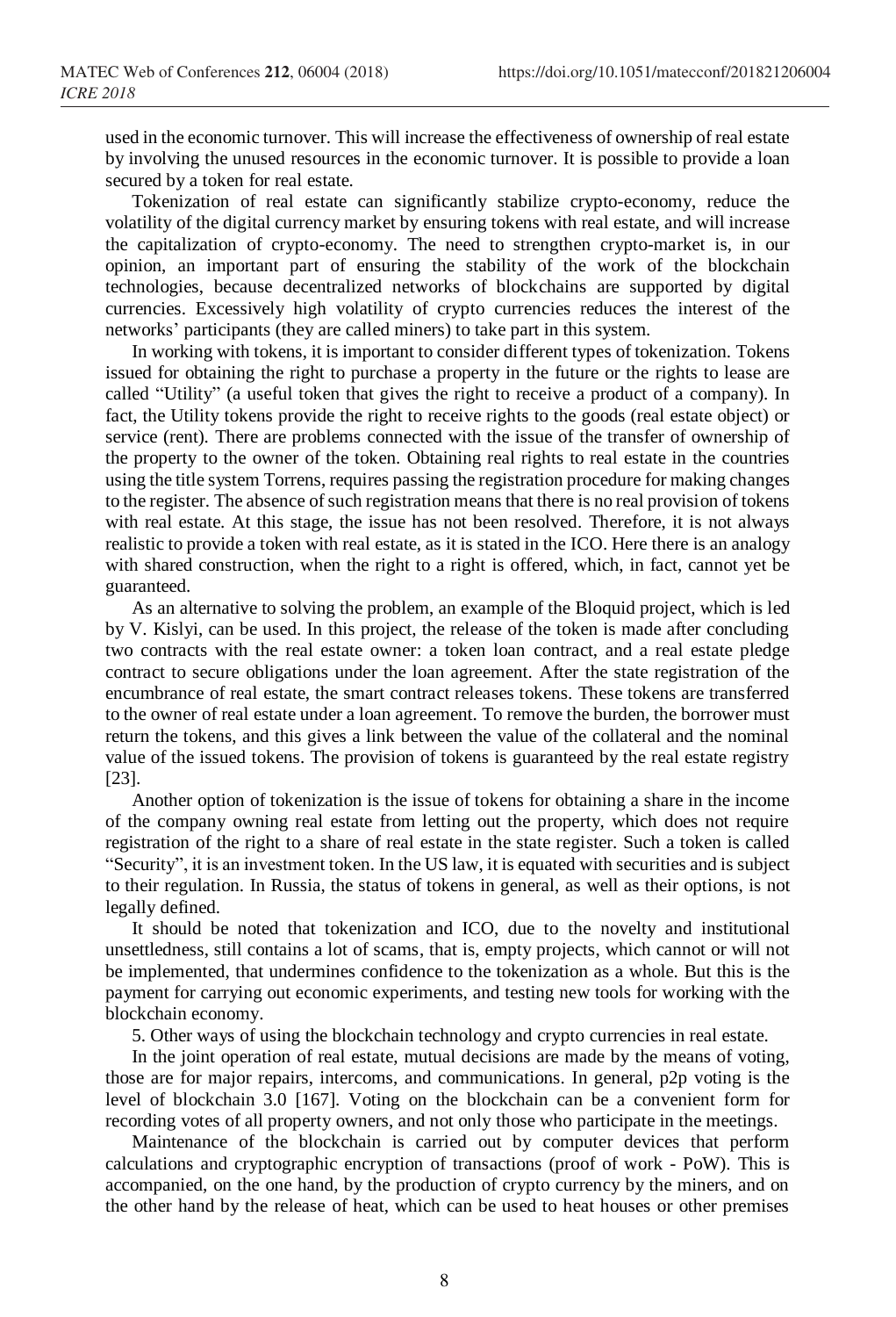where this equipment is installed. It is conditioned by the availability of the Internet, good quality of power supply and relatively low cost. The received digital currency can compensate a part of the cost of the real estate object and reduce expenses for heat. The technological solution of this problem has not yet been perfected, but it is already possible doing it. This is a way of using not only the blockchain itself, but the by-products of its functioning, as a result of which the real estate becomes cheaper.

Let us designate the problems of introducing blockchain to the real estate market.

1. The problem of legal consolidation of the status of the digital currencies. The technology's capabilities outstrip the state response, and the legal framework regulating the use of the blockchain has not yet been created. Many advantages of distributed registries can be realized only after the appearance of such a base, which will allow, for example, to protect smart contracts and other operations carried out on the blockchain in the court. Here one should not rush, as it is very easy to make erroneous assumptions that will lead to the flow of the blockchain technologies and digital currencies to other jurisdictions that would be more loyal.

2. High costs for transferring ordinary capital (fiat) to the digital currency and vice versa: fees for withdrawal of funds to the MasterCard or Visa cards vary from 0.5% to 5%. Most likely, this problem will disappear with time. Even now, several start-ups say they will be able to reduce the commission to zero.

3. "Know your customer" procedure (KYC). Most likely, the owners of digital capital, as well as other investors, will have to undergo standard procedures for checking the sources of money, which is technically difficult to implement today. The Russian banks obliged by law to check the origin of money are not ready to work with the owners of the crypto currency, and this is typical for many foreign banks [24, 26].

4. A high proportion of the scam, i.e. unfair or unrealized ICO projects that undermines confidence in the possibilities of property tokenization.

5. The population of Russia is almost not familiar with digital currencies and the mechanism of working with them. Therefore, a huge work is required on digital education.

Further development of research on the use of blockchain should answer the following questions:

1. What institutional regulation of crypto-economics and tokenization will be the most useful for the real estate market development?

2. What kind of economic effect does tokenization bring (on the example of specific projects)?

3. What are the consequences of transferring real estate registers to the blockchain in terms of cost savings for maintaining the real estate registry and the benefits received by real estate consumers?

4. How to ensure the rights of consumers in the course of property tokenization, including protection from the scam in the ICO projects?

The study of these issues and the choice of ways of institutional regulation, enabling the development of blockchain and crypto-economics on the real estate market will improve the efficiency of a very important market, and increase the availability of housing, which is still a big issue in Russia.

## **References**

- 1. N. Axford, *Global investor intentions survey* (http://www.cbre.com/research-andreports/Global-Investor-Intentions-Survey-2017, 2017)
- 2. *Statistics of the Irkutsk region in 2016* (http://irkutskstat.gks.ru, 2018)
- 3. M. A. Yakovleva, Structure of the Modern World Economy, **13** (2017)